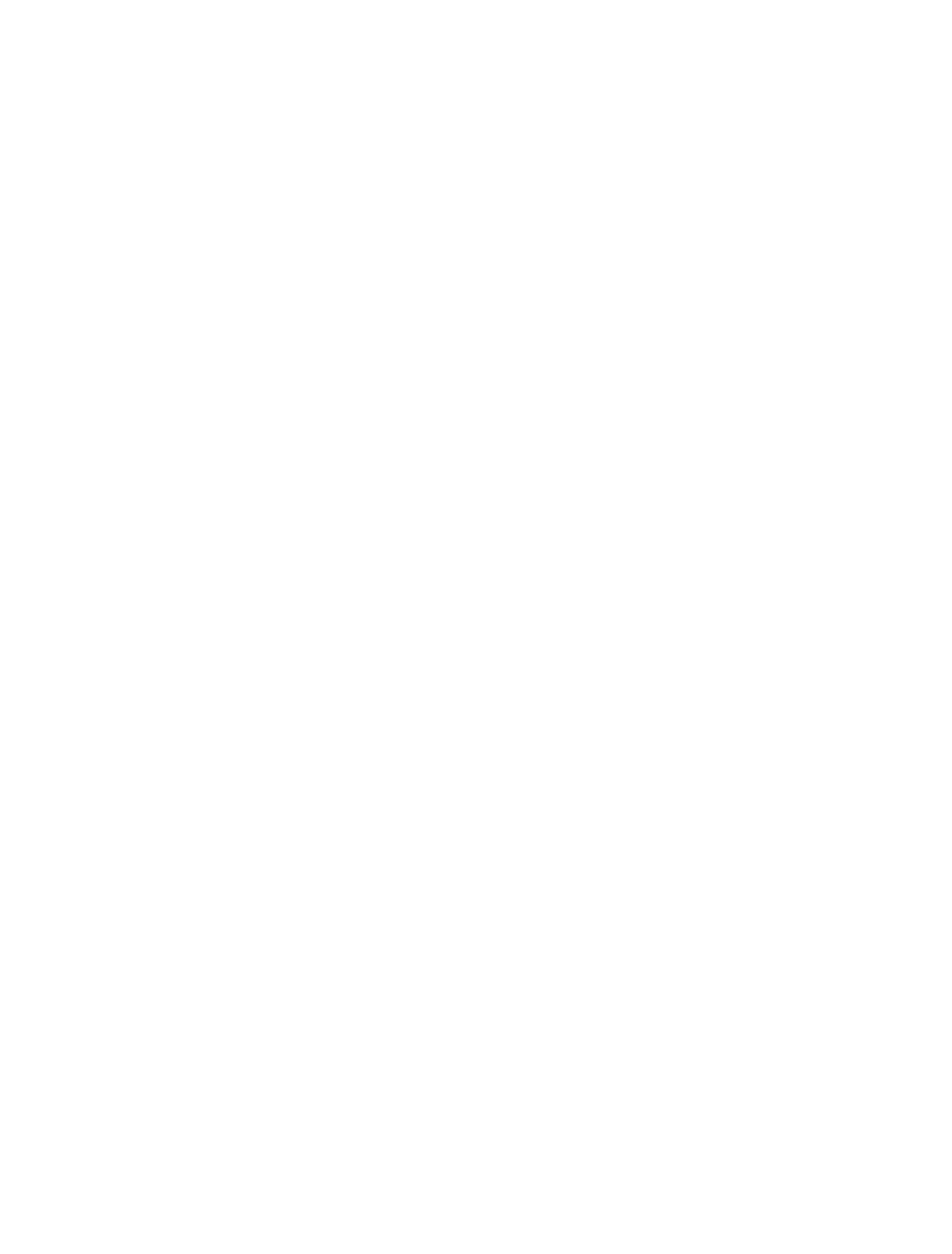## Street art today **<sup>2</sup>** The 50 most influential street artists today Bjørn Van Poucke

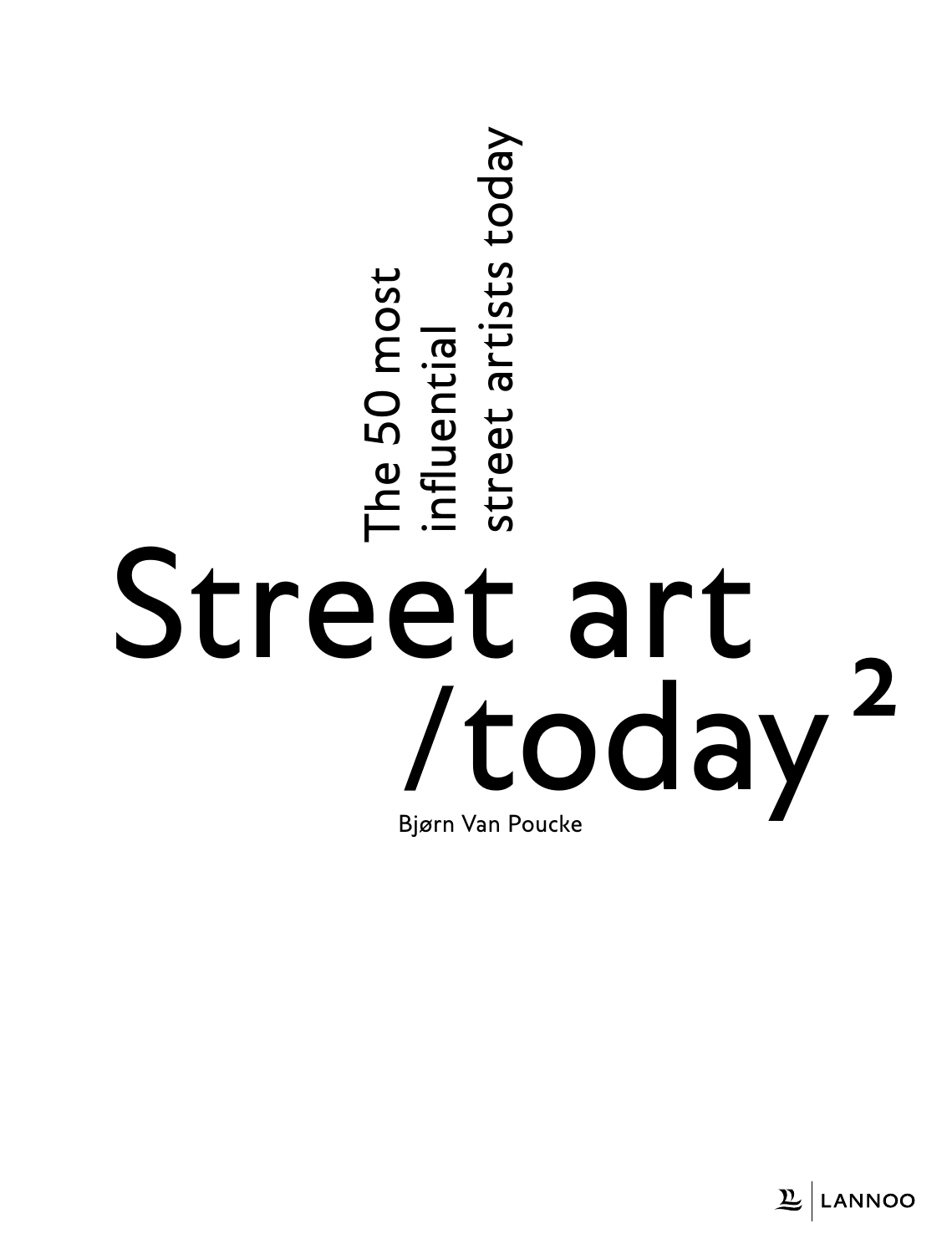**THE HYPER-GLOBALISATION** of the world in the 21st century has resulted in dynamics and trends that are hard to comprehend and cate gorise using existing tools and methods. Whether we're talking politics, economy, or culture, the transglobal mixing and merging – spiced up with the virtual allure of social media – has created hybrids which are regularly comprised of variety, sometimes incorporating opposing elements from different origins. In a converged world, everything has become a hard-to-read mishmash of stuff which some times just doesn't make sense any more.

Highly noticeable, relatable, and ultimately hyper-likable, street art has not been spared these developments. Just like other forms of urban culture such as music or skate boarding, the mainstream pretty much lost its well-calculated mind over these forms of youth culture expression. Seeing its immeasurable value as part of gentrification processes world wide, borrowing elements to build their own credibility, or plainly (ab)using it for marketing or branding purposes, we've witnessed the creation of a monster in the recent years. But this isn't the first time that things are taking such turn, as similar scenarios happened to other rebellious-minded movements – and most of them are still alive and kicking. And in all hon esty, it feels like the peak of street art's identity crisis is finally behind us and we're witnessing the re-birth of a new, reinvented scene.

Getting deep into this matter, I can't help think ing of Jeremy Rifkin's *Entropy: A New World View* and the way he relates the world's economic and social structures by using the second law of thermodynamics. First, energy cannot be created; it's only possible to change its form. Second, everything moves from a state of perfection towards chaos. Like all things existing in the universe, the street art culture is also part of this predetermined programme. What started as a spontaneous form of expression by individuals has evolved into a globally recognised movement with a number of different forms and conducts.

the peak of street art's identity crisis the re-birth reinvented

It feels like is finally behind us and we're witnessing of a new,

scene.

intro- $\boldsymbol{\gamma}$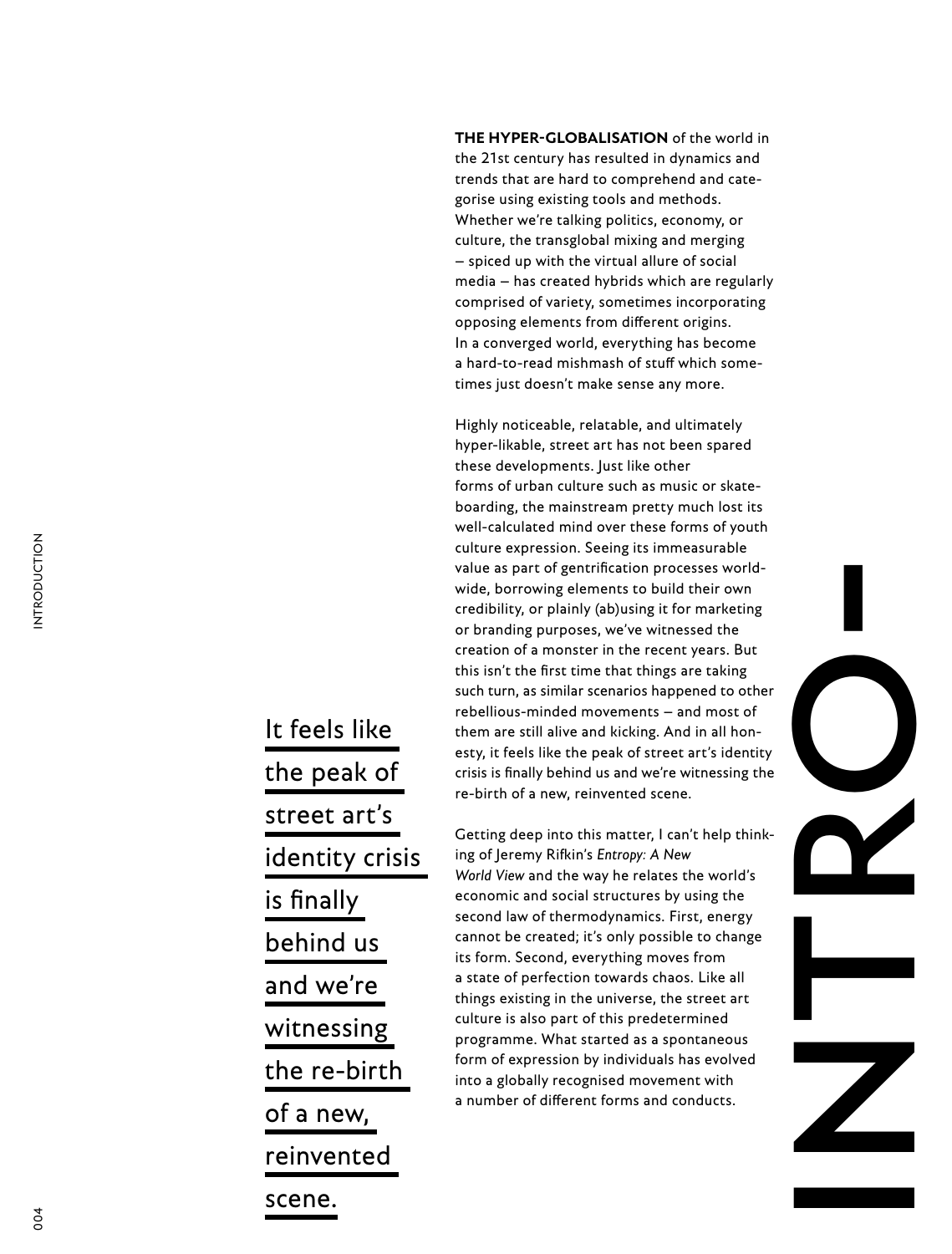At the same time, the initial writing of statements and names evolved into the creation of the most elaborate, giant-scale murals in every corner of the globe, using classical art, technology, or anything else within its reach. And yes, a whole pile of decorative, Instagramfriendly work that is simply riding the same hype wave.

So yes, street art is still street, but not all of it is. As Escif stated in the interview I did with him for *Juxtapoz Magazine,* 'Actual street art is created by people who don't care about art: wall painters in Senegal, sign painters in Mexico, Pixadores in Brazil, political painters in Greece, homeless in United States and outsider people all around the world who really believe that what they are doing is a tool to change their context.' Those still exist, regardless of big festivals that took over gentrified areas of major cities everywhere, from Honolulu to Hong Kong. And so do the genuine street artists like Escif himself, or Blu, or countless others who are very much aware of how quickly tables can be turned and their 'tools to change their context' can ultimately be used for someone else's gain. The same goes for graffiti writers that are nurturing the vandalising aspect of the original movement. People like 1UP crew who are taking the marking of urban space to absolute extremes these days, risking their freedom and literally their lives while jumping trains and hanging off buildings in order to create the most insane and in-your-face illegal work we've witnessed to date.

Coming from a country that is usually not on the map of countries where big things happen, I've been following the introduction and evolution of street art in Croatia. It was interesting seeing the dynamics I've experienced elsewhere, watching them slowly taking place in my homeland, and observing a growing local interest. This has helped me step out of my bubble, in which I was aware of the ways the movement has been institutionalised (more or less successfully), labelled, bought

and sold, or just transformed into Instagram likes. It made me realise that there will always be new generations and new regions where these forms of expressions are not familiar and people will appreciate them, or hate them, with a pure heart, without prejudice or inhibitions previous experiences.

So again, street art is still street, it just grew bigger in so many ways, from its universal recognition to its general artistic quality. And while it might not look or feel like it did a decade ago, there will always be a significant group of individuals that will come up with new concepts, new visuals, and new techniques, which will challenge the viewer and other creatives. Because that is precisely what was happening in the beginning and is still the root of it all, no matter how many likes a selfie-friendly mural of angel wings on a bustling street of London/ New York/ Rijeka gets.

## Sasha Bogojev

Contributing editor at *Juxtapoz Magazine* / writer / curator



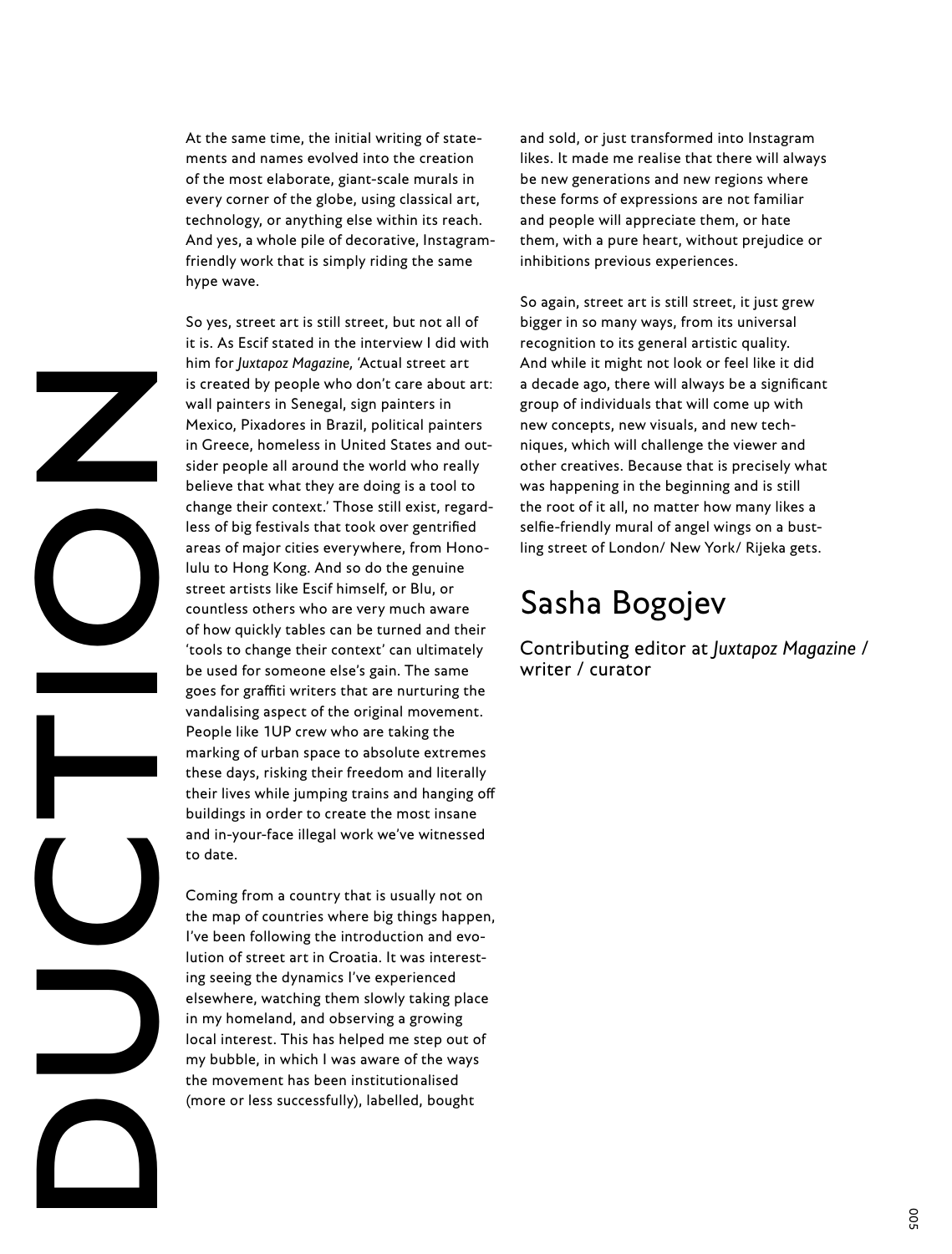**IN 2016 WE RELEASED** *Street Art Today,* the first book in what was already set to become a series of publications, which aimed to retrace the history of art in public space and present the 50 most influential artists of that time. We had curated the volume, presenting cate gories of style in an attempt to impose some order on the writhing and morphing world of street art. Even when writing that first text, it was clear to us that these artists, these pro jects and the speed of the changing environ ment around us made it nearly impossible to document exactly. The pace of evolution made each pinpoint of time sprint away before we could finish any sentence.

Three years on, we are continuing the conversation. Here we present an update, a Chapter II, a return, a small glimpse back over the past three years into the world of street art through the eyes of the artists, the curators, the journalists and the groupies. So many projects have been born in the last 36 months that we cannot do them justice in these few pages. As we present a new group of the 50 most influential artists worldwide, you may notice some changes since the last edition. New names have popped up, and we are super-excited to share the work of some talented emerging artists. How lucky we are to see fresh and exciting works catch our eye around the globe! You may also notice that previous chapters on toyism / naive art and surrealism do not grace these pages. That innovation will simplify the book's navigation for you, dear reader, but also relates to self-reflection. Aware of the polyvalence of all artists represented, we choose to broaden the themes in order to leave more breathing room for their creative minds to navigate.

It feels wrong to pigeonhole or 'freeze' any artist in a rigid style, especially in the fastpaced world of street art.

In this edition, we are very happy to put for ward some new thoughts, projects and artists that represent what we see as growing trends, preface

Which leads us to the question: is street art still 'street'?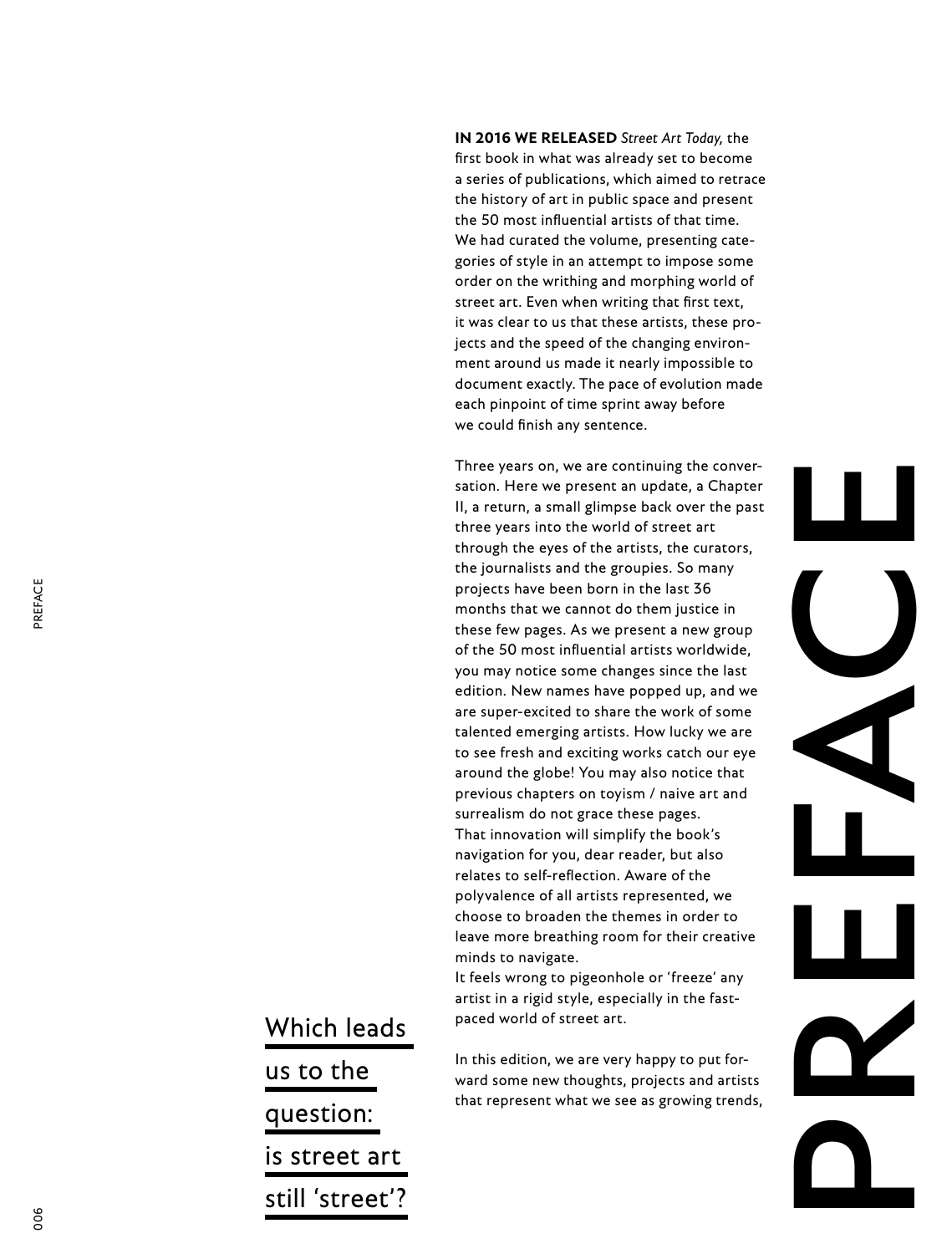as well as some obvious themes that we feel it is important to discuss. The past few years have seen a rise in socially engaged art, with many artists across all styles and genres giving their voice, sometimes their screams, to raise awareness of climate change, discriminatory immigration policies, gender inequality, racism and violent governments. The rise in artists engaging in projects working directly with the community, often through not-for-profit organisations, is also important to note; we firmly believe in the power of public art to enable communities to engage in positive change.

When crafting this selection, we also found it important to address the question of gender inequality in street art and unfortunately in most creative networks, meaning by proxy across society at large. Though founded on notions of democracy, the street art world is not exempt from inequity, and even if we chose to promote a higher percentage of female artists than would typically be shown, women remain underrepresented in this field. It is important today to recognise this point, not in a voice of anger or defeat, but rather in celebration of all those brilliant minds that are creating environments of open discussion, addressing gender equality for artists and audience alike.

Technology is also considered an important element in public art production today. With accessible new gadgets popping up everywhere, and superfast programs being developed worldwide, artists are increasingly playing with installations, projection mapping, interactive artworks, and digital tech. Not only does this open the doors of creation, but it also increases our ability to disseminate works globally. It's a beautiful thing to be able to see the latest walls in Istanbul, the biggest pieces in Rio or the most hidden of ephemeral works. It's frightening, however, when we see artists sacrificing creativity for the ego game of cheap 'likes', hits or a competition about who can get the most 'followers'. Social media is becoming both innovation's best friend and creativity's worst enemy.

As street art is being slowly absorbed into academia, with accredited university degrees being promoted and endless studies conducted on urban visual history, we see more and more artists who hold university degrees. street art continues to grow and evolve towards a 'legitimate' art form, far from the grit and glamour of the American tagging crews of the early days of graffiti, which people still associate with public art. As more and more university-trained artists become actors in the urban landscape, the diversity of the group grows – and with most creatives not creating a 'pure street' body of work, the lines between contemporary art, street art and design are increasingly blurred.

Commercially, international street art festivals are becoming longer standing, better organised and highly sponsored. Simultaneously, public funding is increasingly focused on community identity and 'creative placemaking'. Today, street art is more educated, more accepted and more popular than ever. But in some cases, it is being unfoundedly appropriated, unjustly exploited, cleaned up, toned down, auto-censored, commercially focused and dryly institutionalised. Which leads us to question in this edition: is street art still 'Street'?

### Bjørn Van Poucke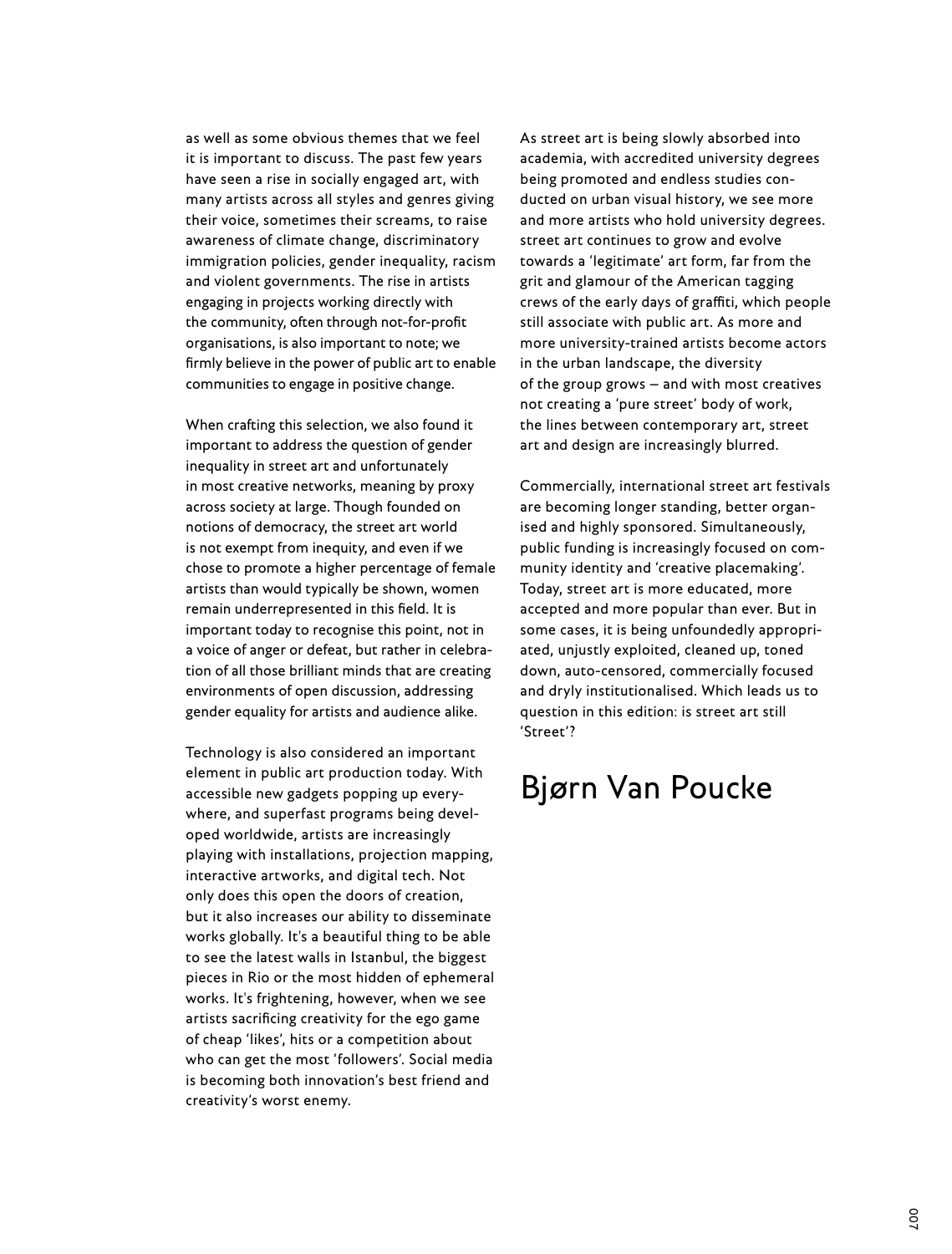#### 004 **INTRODUCTION** / by Sasha Bogojev

- **PREFACE /** by Bjørn Van Poucke 006
- 020 **INTERVIEW /** Anne-Laure Lemaitre, Doug Gillen, Iryna Kanischeva & Martyn Reed

| 17<br><b>ABSTRACT</b>      |         | 21<br><b>FIGURATIVE</b> |
|----------------------------|---------|-------------------------|
|                            |         |                         |
| 038 INTRODUCTION           |         | 086 INTRODUCTION        |
| 040 ELIAN                  |         | 088 ALEX SENNA          |
| 044 ELLEN RUTT - interview |         | 092 ALICE PASOUINI      |
| 054 FELIPE PANTONE         |         | 096 ANDREA WAN          |
| 058 KRISTIN FARR           |         | 100 ARYZ                |
| 062 MADC                   |         | 104 BELIN               |
| 066 MOMO                   |         | 106 CINTA VIDAL         |
| 070 MR. JUNE               |         | 112 MILU CORRECH        |
| 074 NELIO                  |         | 122 ESCIF               |
| 078 OKUDA                  |         | <b>126 FAITH47</b>      |
| 082 ROBERTO CIREDZ         |         | 130 FINTAN MAGEE        |
|                            |         | 134 HERAKUT             |
|                            |         | 138 HYURO               |
|                            | 142 JAZ |                         |
|                            |         | 146 LOW BROS            |

**CTION** AK QUINI **AN** AL RECH - interview AGEE LOW BROS 150 PAOLA DELFIN 154 SAINER 158 SETH GLOBEPAINTER 162 SHERYO & YOK

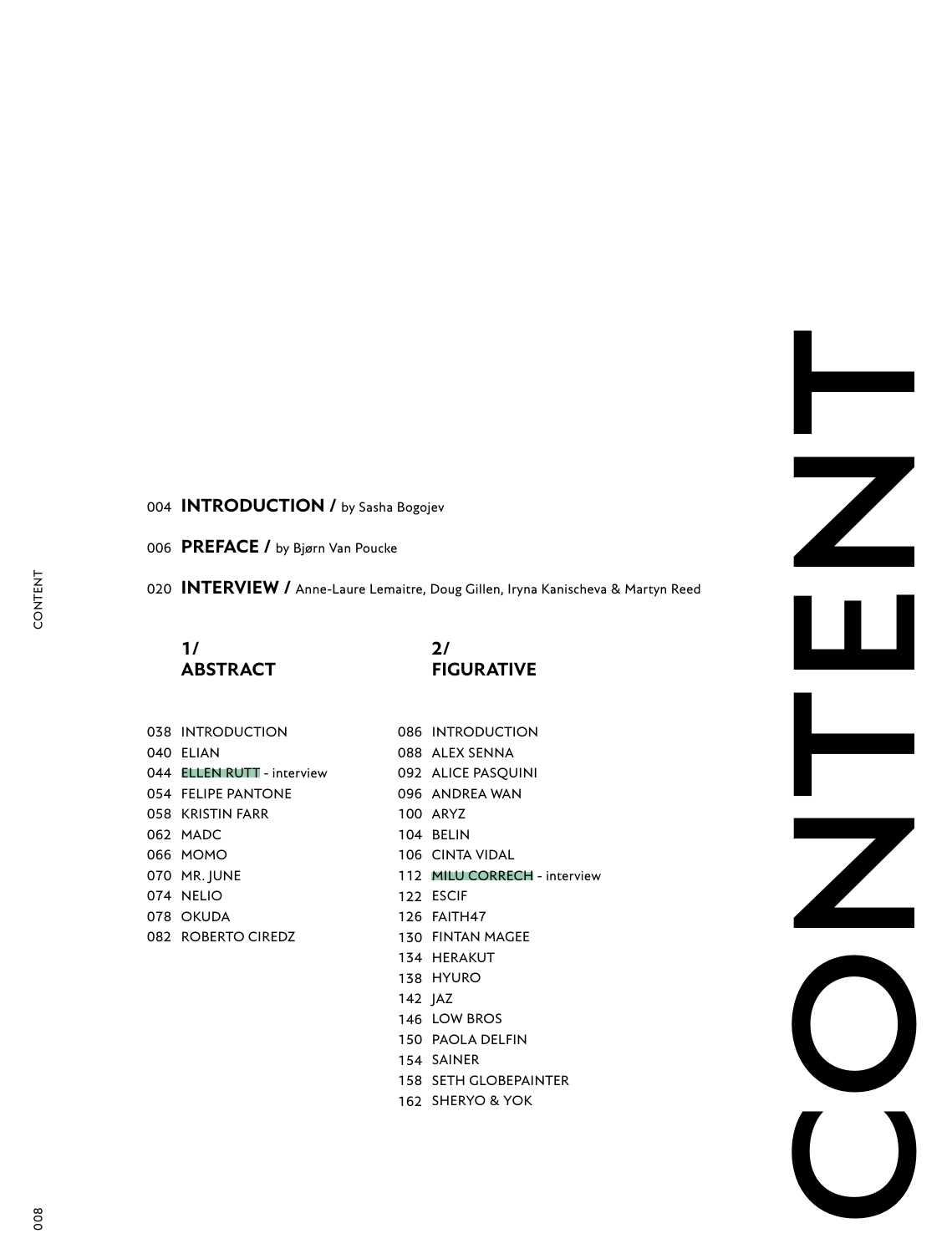#### **3/ REALISM**

- 166 INTRODUCTION 168 AXEL VOID 172 BOSOLETTI 176 CASE MACLAIM 180 GUIDO VAN HELTEN 184 LONAC 188 SEBAS VELASCO 192 ZOER & VELVET - interview
- 202 INTRODUCTION 204 AMPPARITO 208 BANKSY 212 CRYSTAL WAGNER 216 ERNEST ZACHAREVIC 220 ICY & SOT - interview 230 ISAAC CORDAL 234 JAUNE 238 JR 242 LEON KEER 246 PEJAC 250 SHEPARD FAIREY 254 SPY 258 STROOK 262 SWOON WASTED RITA 266

**URBAN INTERVENTIONISM**

**4/** 

**» /**  Bosoletti Bonito, Italy, 2018 PHOTO BY THE ARTIST

Sebas Velasco & Zoer Tolosa, Spain, 2019 PHOTO BY THE ARTIST

Aryz Chongqing, China, 2016 PHOTO BY THE ARTIST

> Okuda Llanera, Spain, 2015 PHOTO BY THE ARTIST

Valencia, Spain, 2018<br>PHOTO BY THE ARTIST Elian PHOTO BY THE ARTIST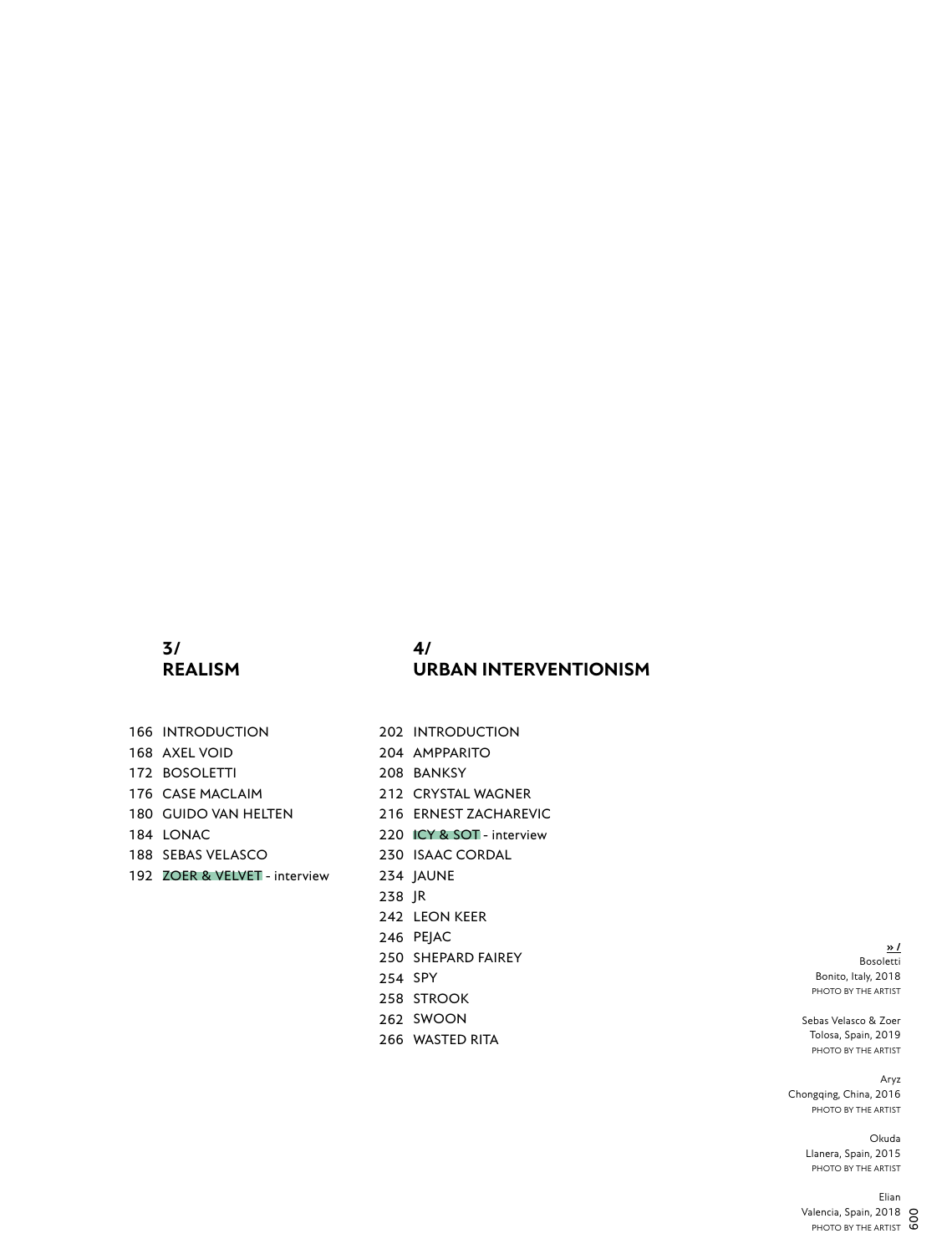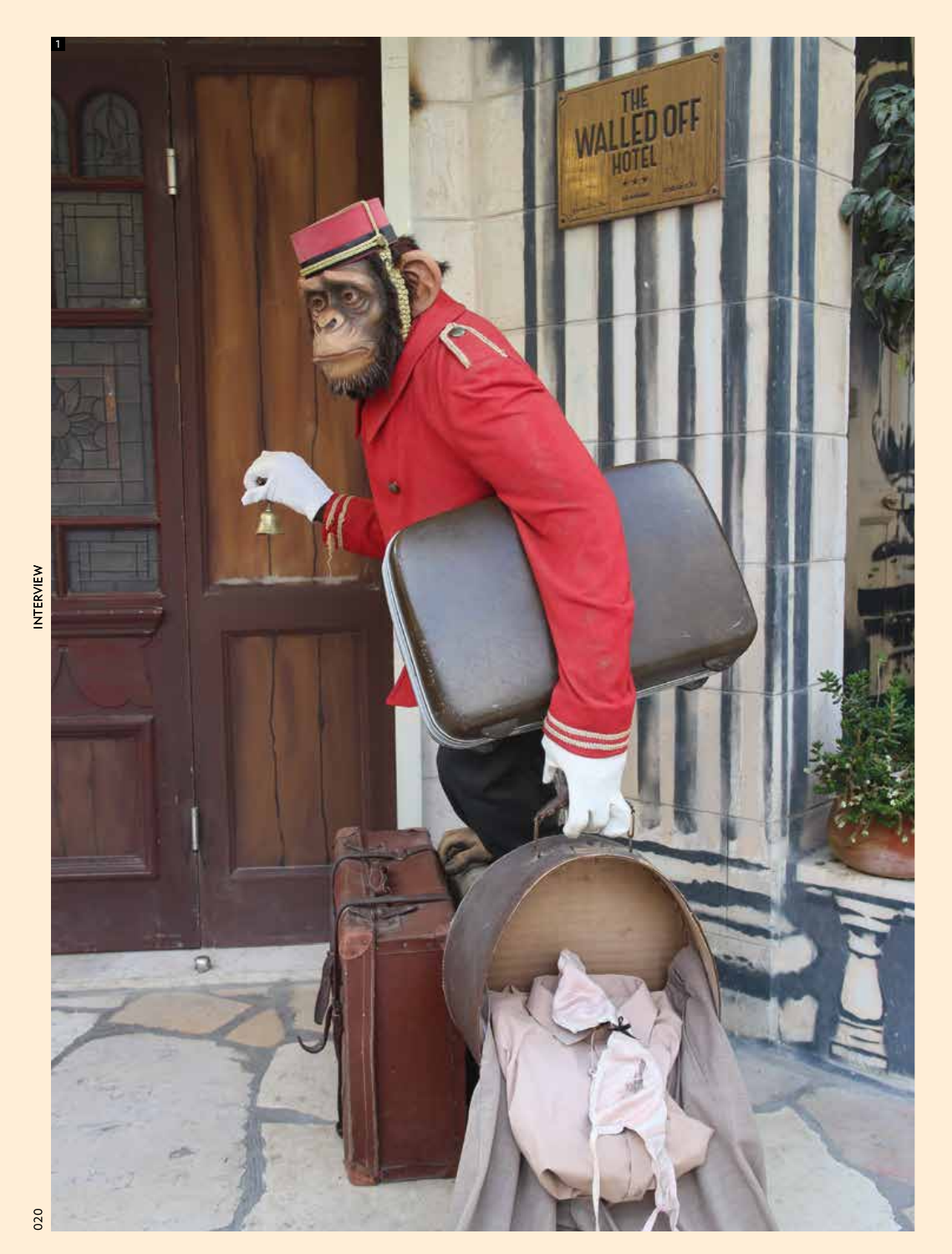#### ANNE-LAURE LEMAITRE, DOUG GILLEN, IRYNA KANISHCHEVA & MARTYN REED

**Interview**

## Has there ever been a more audacious project in the history of contemporary political art other than Banksy's Walled Off Hotel?

*What have been the most inspiring projects in the past three years?* **AL:** Street art has experienced tremendous changes over the past 10-15 years, shifting from a niche alternative scene to an art form which is universally recognised and appreciated. This evolution allowed for a greater plurality of voices, techniques, and approaches, visually and conceptually diverse. **MR:** I'd say the exponential growth of the monolithic mural as the default setting for municipal and corporate-sponsored "street art", alongside the expansion of the mural festival network and the dominance of large-scale decorative works in public space. **DG:** Nothing has changed street art like the internet. From the smallest illegal paste-up to ground-breaking blockbuster festivals, art is being constantly showcased and available for consumption 24/7. This has changed the experience for the artist

and the spectator like nothing else in history.

*What have been the most inspiring projects in the past three years?* **MR:** If 'project' is something conceived with a beginning and an end that requires financial resources other than the artist's own, then it has to be Banksy's 'Walled Off Hotel in Bethlehem'. Has there ever been a more audacious project in the history of contemporary political art? It's second only to his Sotheby's prank with the 'Shredded Girl with Balloon'.

If on the other hand 'project' is a plan conceived and executed on the streets by someone who simply wants to make their mark on the world, then I'd have to salute every tagger, stencillist, writer and stickerist out there. I'm inspired every day by the tags I pass, that manage to turn the private to public in the most efficient way imaginable under a system that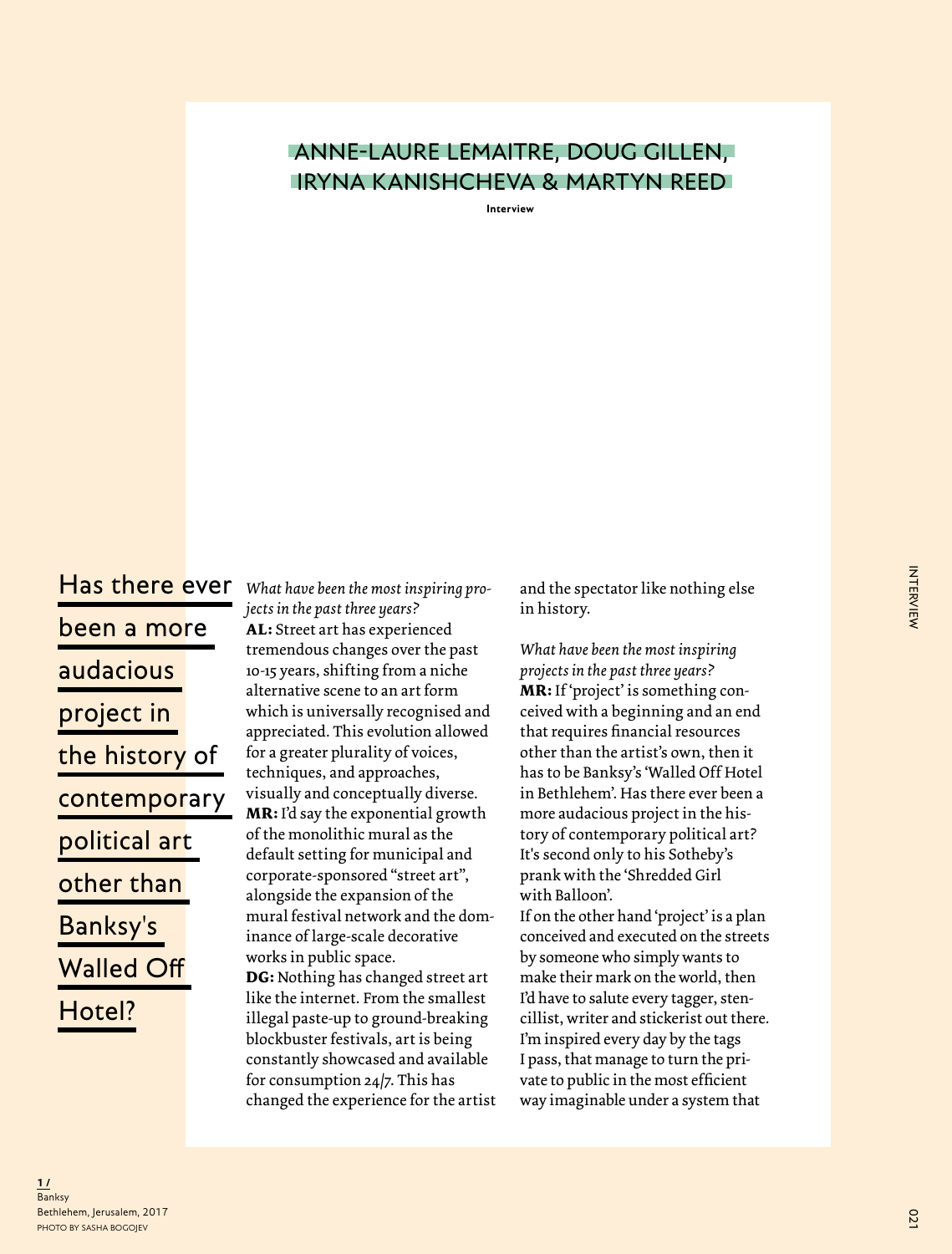

Famous for his bright geometric murals, Argentinian artist Elian was featured in the last edition of *Street Art Today* as one of the leaders in abstract street art. His large-scale works have continued to dominate the international urban art world as he moves forward, developing his craft through sensitive observations of architectural and social context.

His interventions are the fruit of studied dialogue with the architectural lines. Though the bright colours are often breath-taking, he takes particular care in creating a harmonious environment for the passers-by. 'I find it interesting that a person in his usual routine becomes a spectator / user of a work of art. I think it is an unexpected encounter with creativity.'

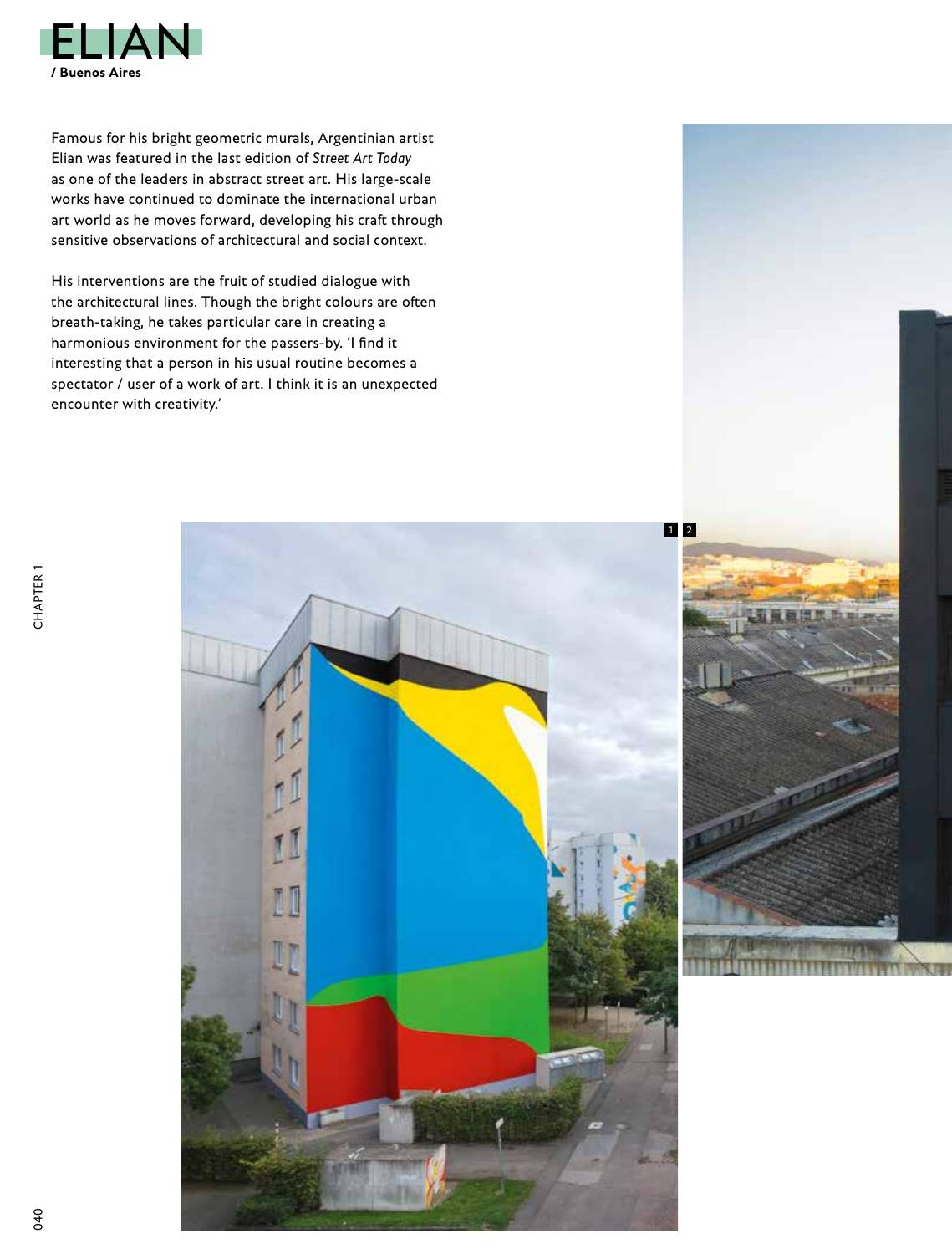

**1 /**  Cologne, Germany, 2017 PHOTO BY THE ARTIST

**2 /**  Barcelona, Spain, 2018 PHOTO BY THE ARTIST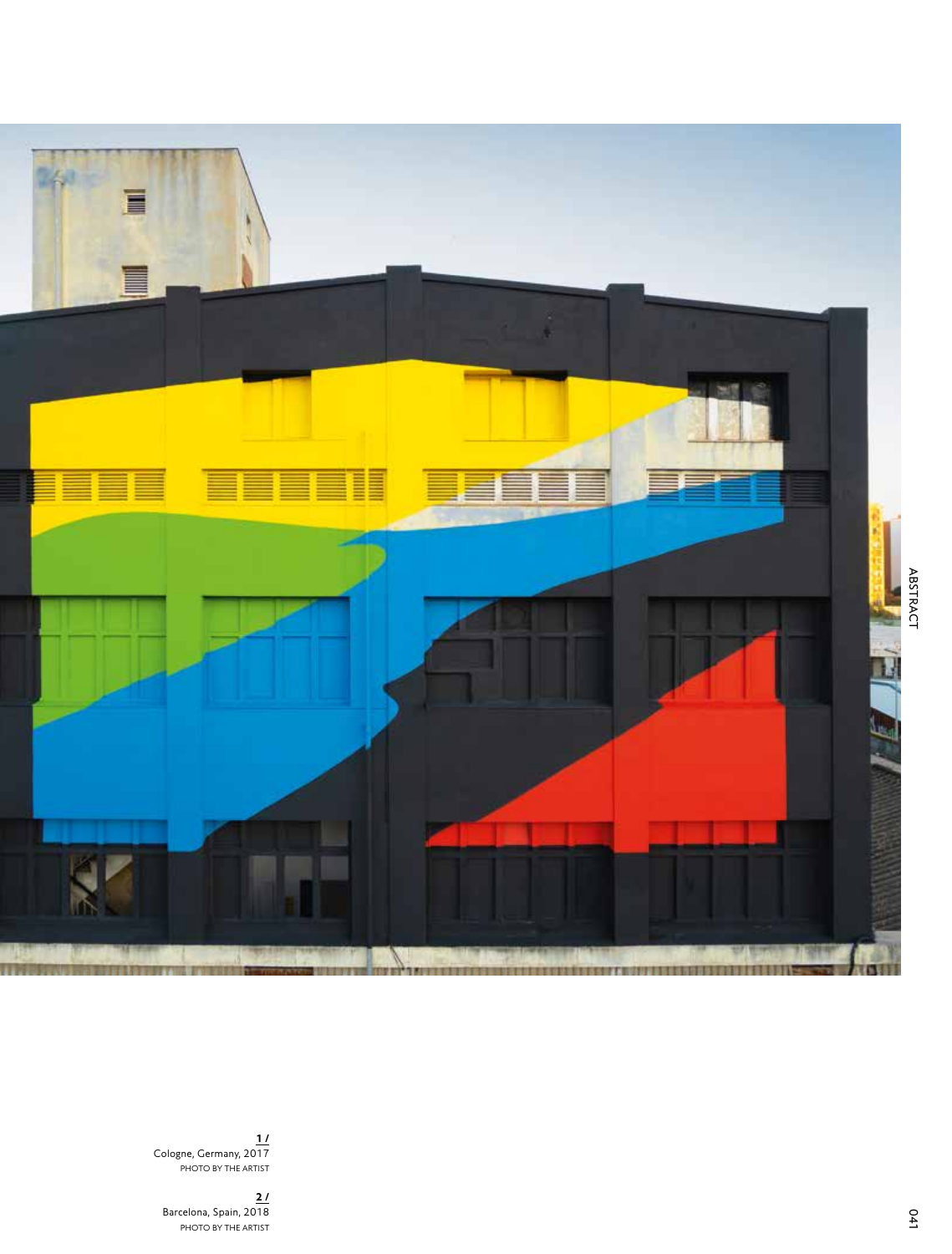

Few artists today aspire to such sincerity and genuine compassion for his fellow human as does Alex Senna. His illustration-style black-and-white street sketches portray people in the everyday. With positively endearing snippets of love, embrace, romance and tenderness, he demonstrates kindness and empathy. Rumoured to be colour-blind, Alex is self-taught and hardworking, having painted in the streets, galleries and studio for over ten years.

Often drawing inspiration from narratives of family and friends, Alex also presents wider concerns of the São Paulo community, one of disparity and contrast. His characters often take a larger-than-life presence with the simple use of shadowing, rendering an everyday scene suddenly spectacular. Alex talks of universal emotions, reminding us of the extraordinary in the ordinary and of moments that unite us all as human.









**1 /**  Civita Campomarano, Molise, Italy, 2017 PHOTO BY THE ARTIST

**2 /**  Civita Campomarano, Molise, Italy, 2017 PHOTO BY RODRIGO ERIB

**3 /**  Civita Campomarano, Molise, Italy, 2019 PHOTO BY THE ARTIST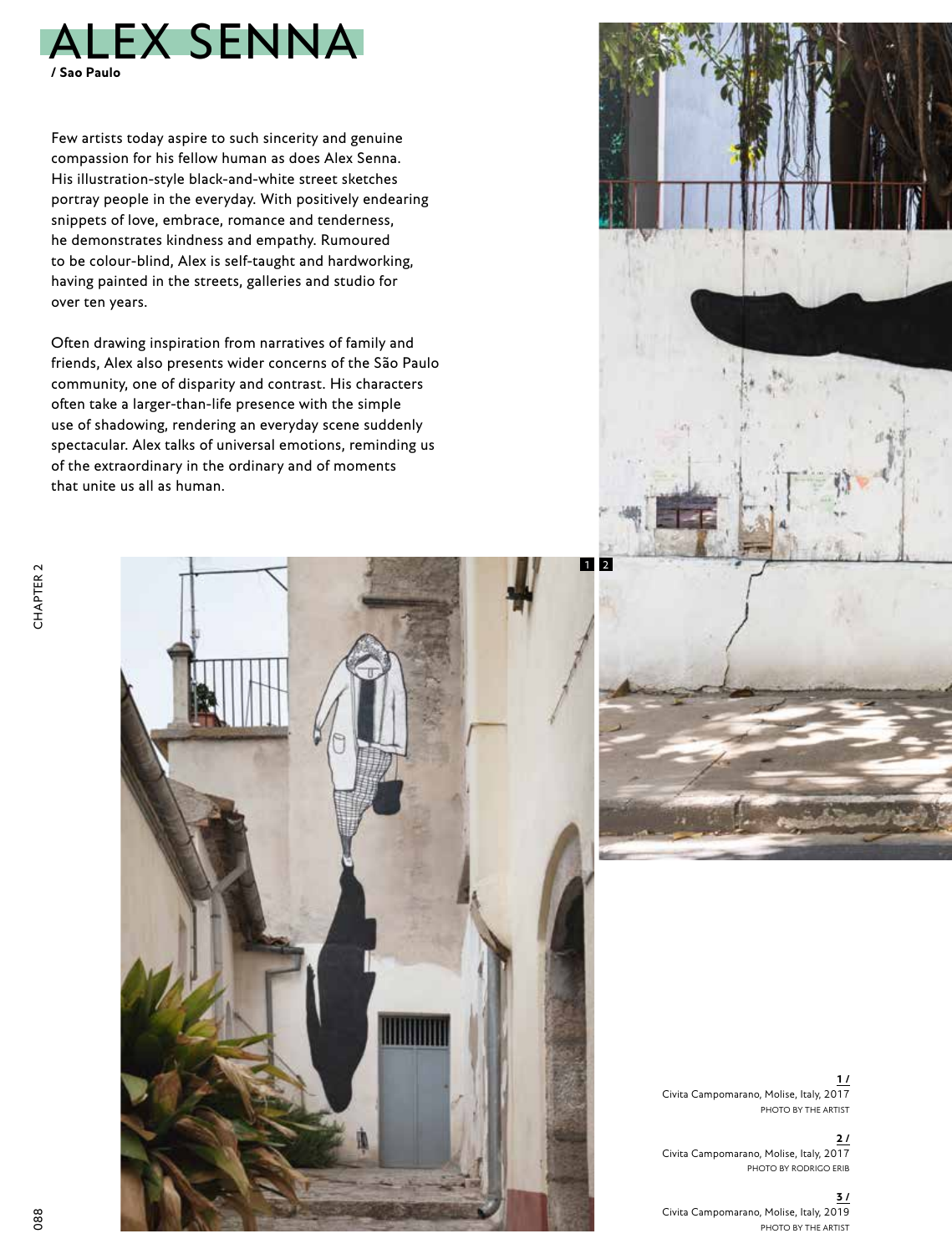

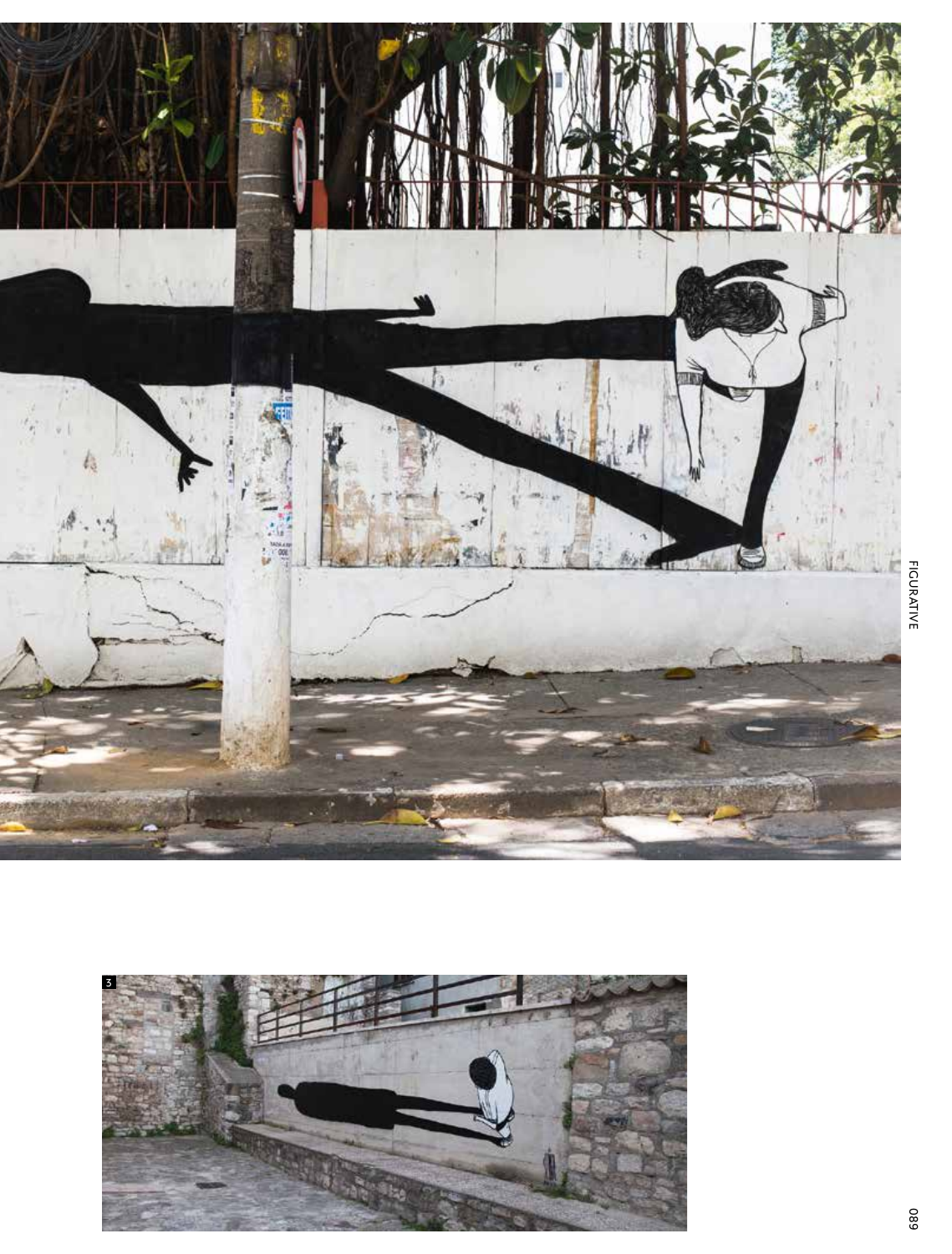

Best known for his large-scale, site-specific murals, Guido van Helten is a highly talented Australian artist whose breath-taking monochromatic portraits adorn walls around the world. Working in a photorealistic style, he creates delicate and elegant pieces that have an overall atmosphere of melancholy and a deeply sentimental quality. His work is often informed by photographic reference material that is socially important to the area he is working in. Guido always pays special attention to detail and tries to incorporate specific local elements into his pieces.

Guido's work can be found everywhere: from Australia to the United Kingdom, from Eastern Europe to Mexico. His portraits of un-idealised faces of ordinary men, women and children in a stunning, realistic manner are striking in their ability to capture all the emotions of their subjects. Amongst his large-scale pieces, the artist also creates studio works.





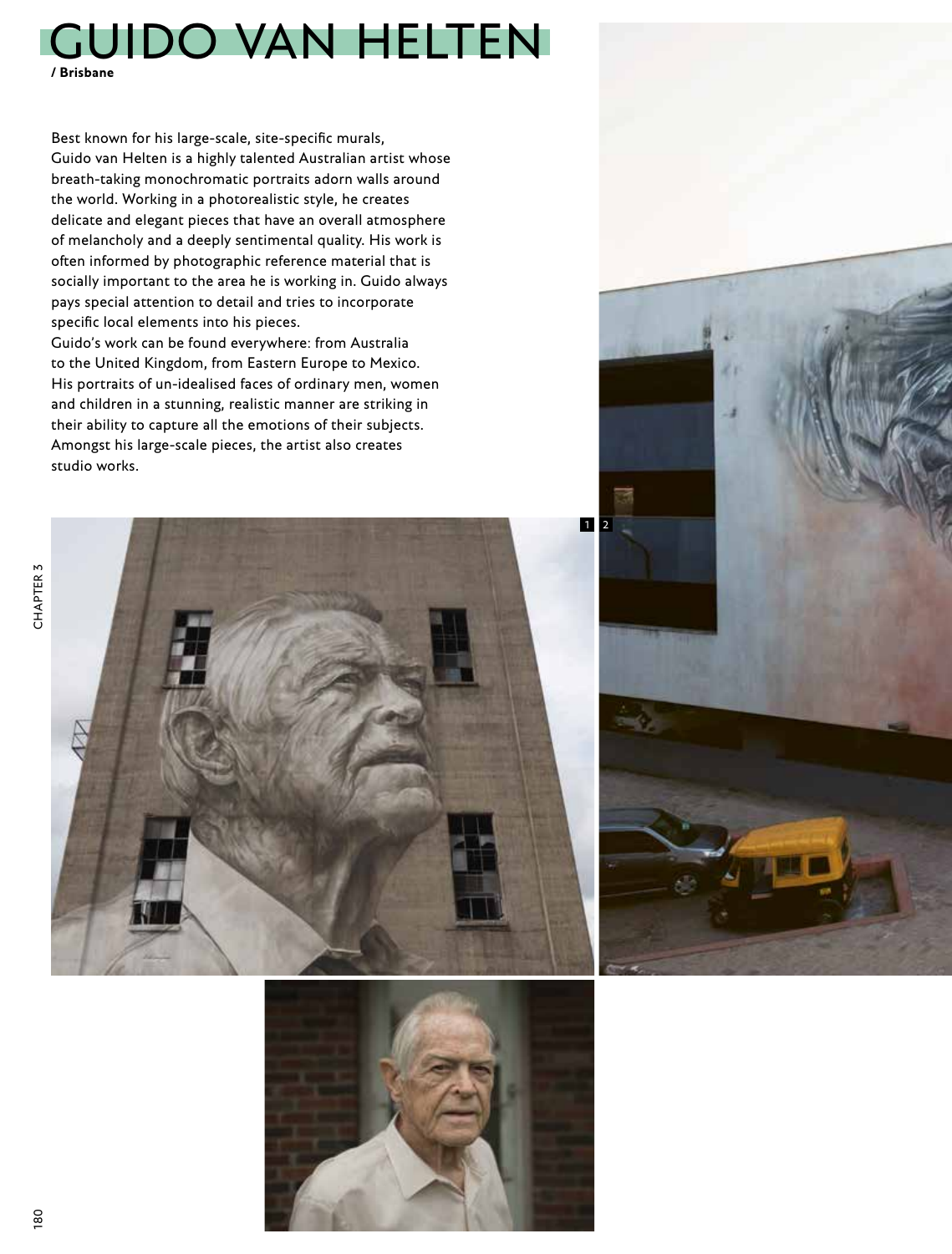

**1 /** Urbandale Nations, Nashville, Tennessee, 2017 PHOTO BY THE ARTIST

> **2 /** Panjim, Goa, India, 2018 PHOTO BY THE ARTIST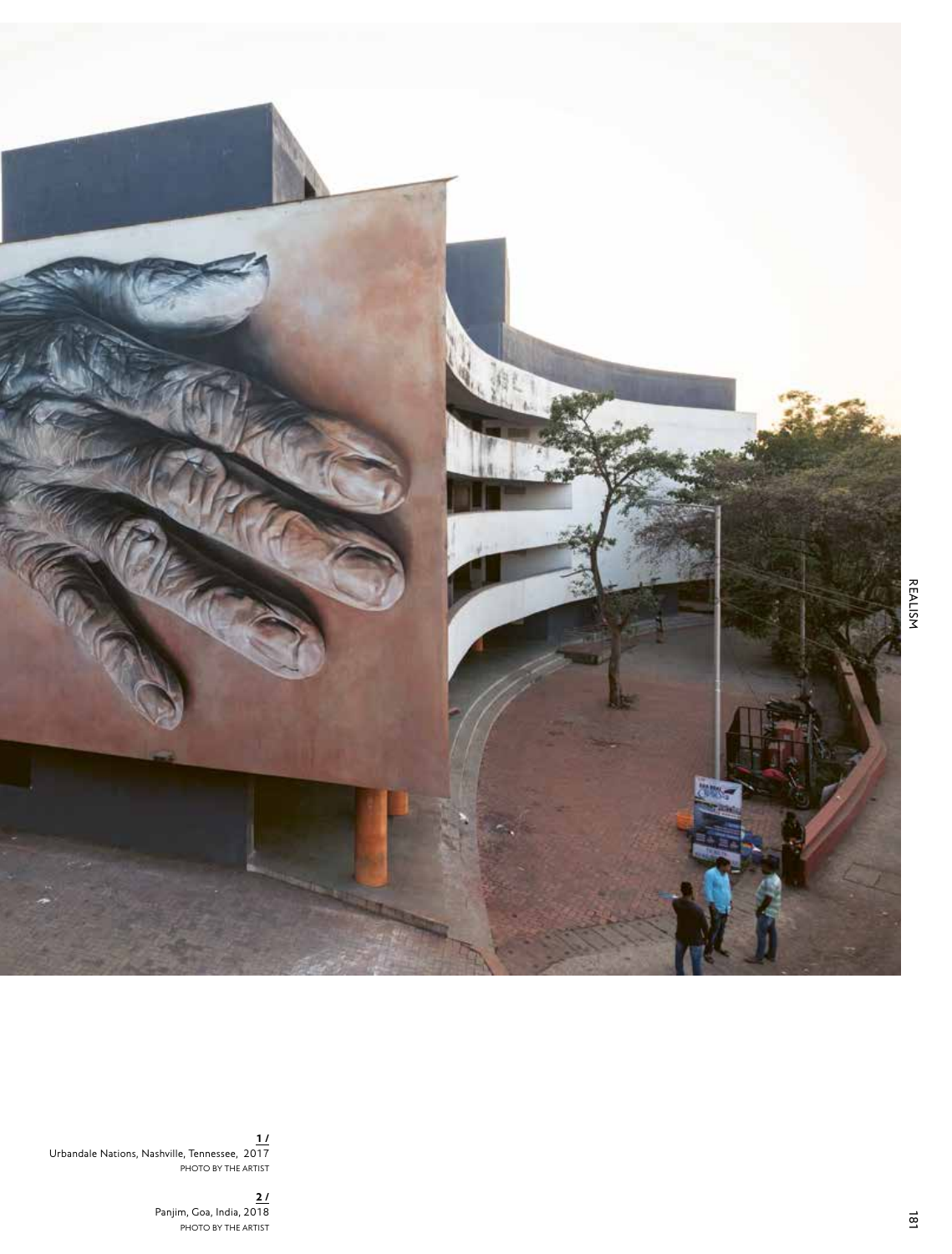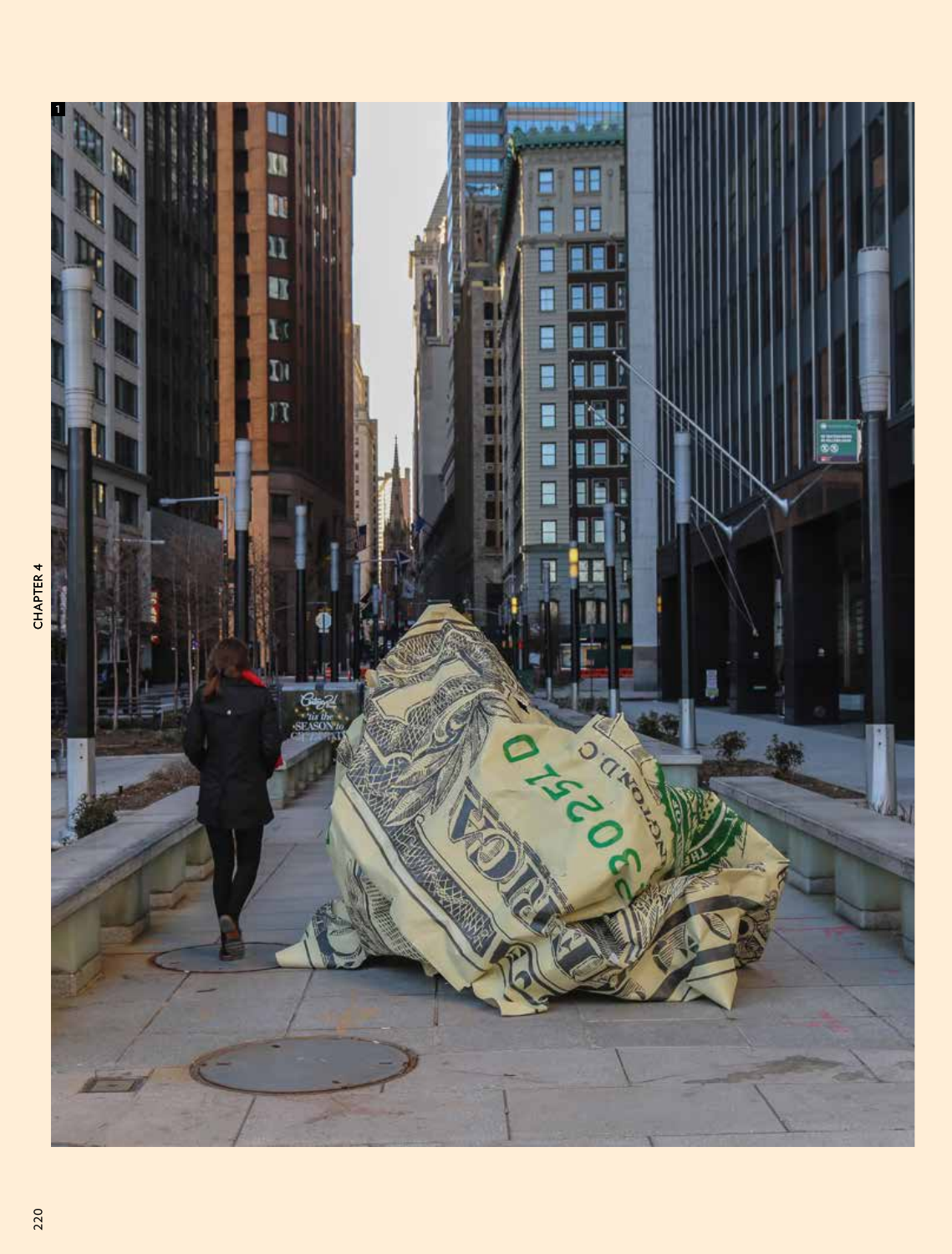

**Online** presence and videos is how we spread our word and raise awareness. We think it's really important in the process of creating our work.

*It is clear that you both see the role of an artist as a position of social responsibility. What issues do you think art has the most power to address?* The contemporary issues! Art has always been an important part of change in society. We believe that the role of the artist is to advocate for the freedom and the hope of the general public, and to raise awareness about the issues happening in their time.

*Over the past few years, there have been many political, ecological and economic changes in society – many for the worse. What are the main concerns that your work focuses on? Have you ever encountered backlash for expressing your political views?* We always try to ensure that our work conveys a message. In recent years, we have focused more on immigration issues, the refugee crisis, climate change and social justice.

Yes, we have encountered backlash for some of our works about gun violence and borders in the United States, but for the most part we have gained an amazing response from our viewers. Sometimes people even engage with some of our projects. For example, we made a sculpture entitled 'Human Reflection on Nature', depicting humans damaging the environment. We were so happy to see an amazing response! Many volunteers and community members started to clean all the plastic trash from the river. They made sculptures inspired by our piece and installed them along the river the hope of motivating people to care about the environment.

*Iran is not a very well-known urban art scene. Can you describe the street culture there?*

It was always a small scene, even from the beginning, because it has been always riskier for the street